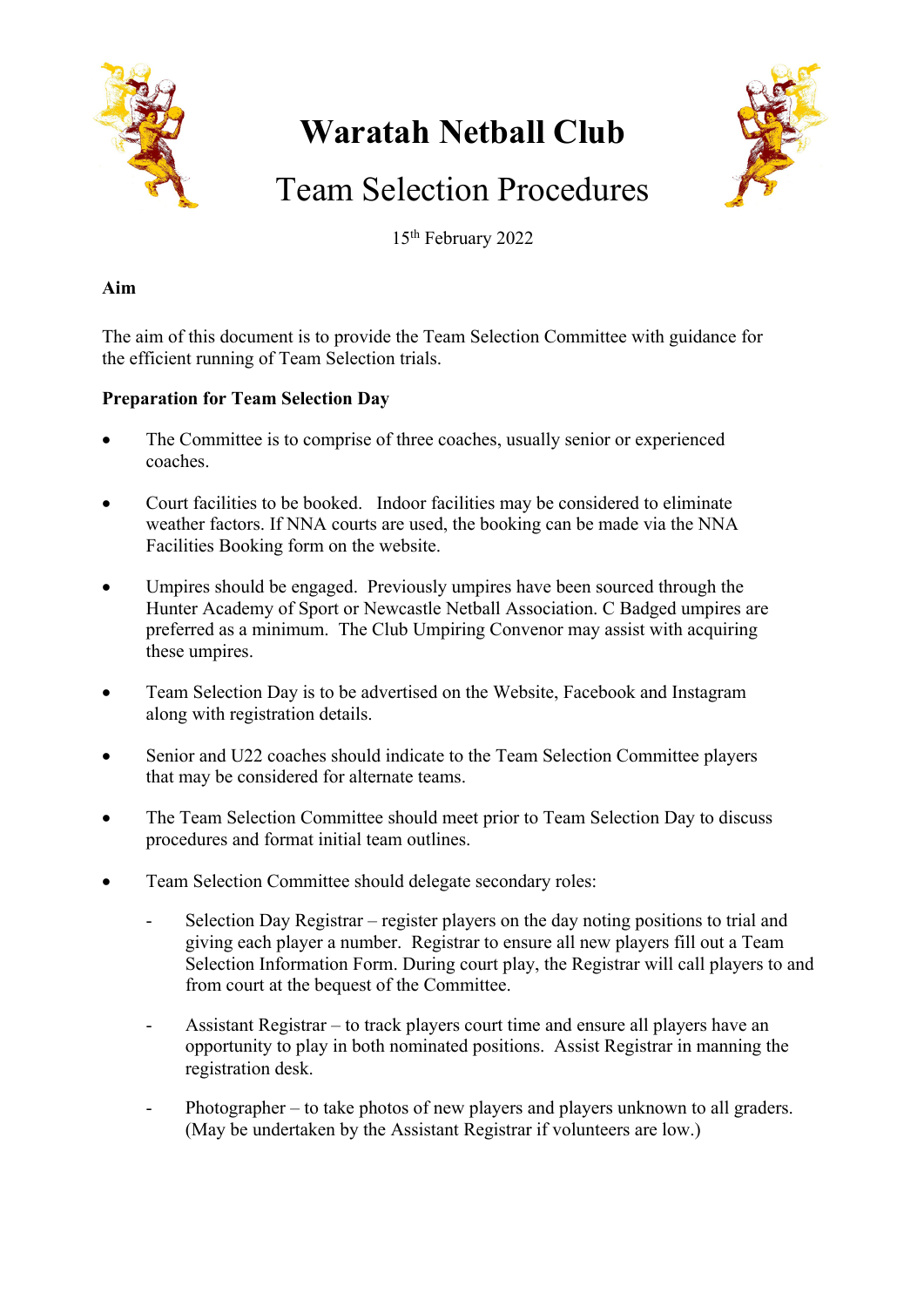- Welcome Speaker and Player Liaison to welcome players and reiterate information about the procedures on the day and expectations of the committee. This person is also to be point of call for players' questions.
- First Aid Officer to provide first aid as required.
- Warm-up  $Coach To warm up each group of players using the KNEE warm-up$ program as a guide (10 mins)
- Timekeeper to keep time on court with time of play determined by The Selection Committee.
- **Equipment**: balls (minimum 3), bibs (at least 4 sets), registration forms, player information sheets, pens, markers, tables (registration and selectors) and chairs, camera/iPad for photos, stopwatch/phone for timing, first-aid kit; and sunscreen and gazebo (if outside venue).

# **Team Selection Day Procedure**

- Committee to arrive 30mins before trials to set up.
- Registrar to allocate numbers to each player and write that number on the player's arm.
- Asst Registrar to take photos of individual players.
- **Welcome**: The Welcome should occur as close to starting time as possible. The Welcome should include the following information:
	- Thanks for joining Waratah Netball Club. We are a great club and are thrilled to have you as part of our family.
	- Introduce the key people on the day: Selection Committee, Player Liaison, First Aid officer, and warm-up coach.
	- Location of facilities: toilets, water
	- Remind players to remove all jewellery, stay hydrated and use sunscreen if outdoors.
	- Remind players if they are unwell, to call time.
	- Outline the reason for today to create teams with players of similar ability and a balance of positions and to optimise the chance of success.
	- Outline what Selectors are looking for correct technique especially with footwork and passing, good use of the court (no crowding), communication and teamwork.
	- "Focus on your game."
- **Warm-up:** 10-20 min warm-up to be performed using the KNEE program as a guide, followed by some team ball drills.